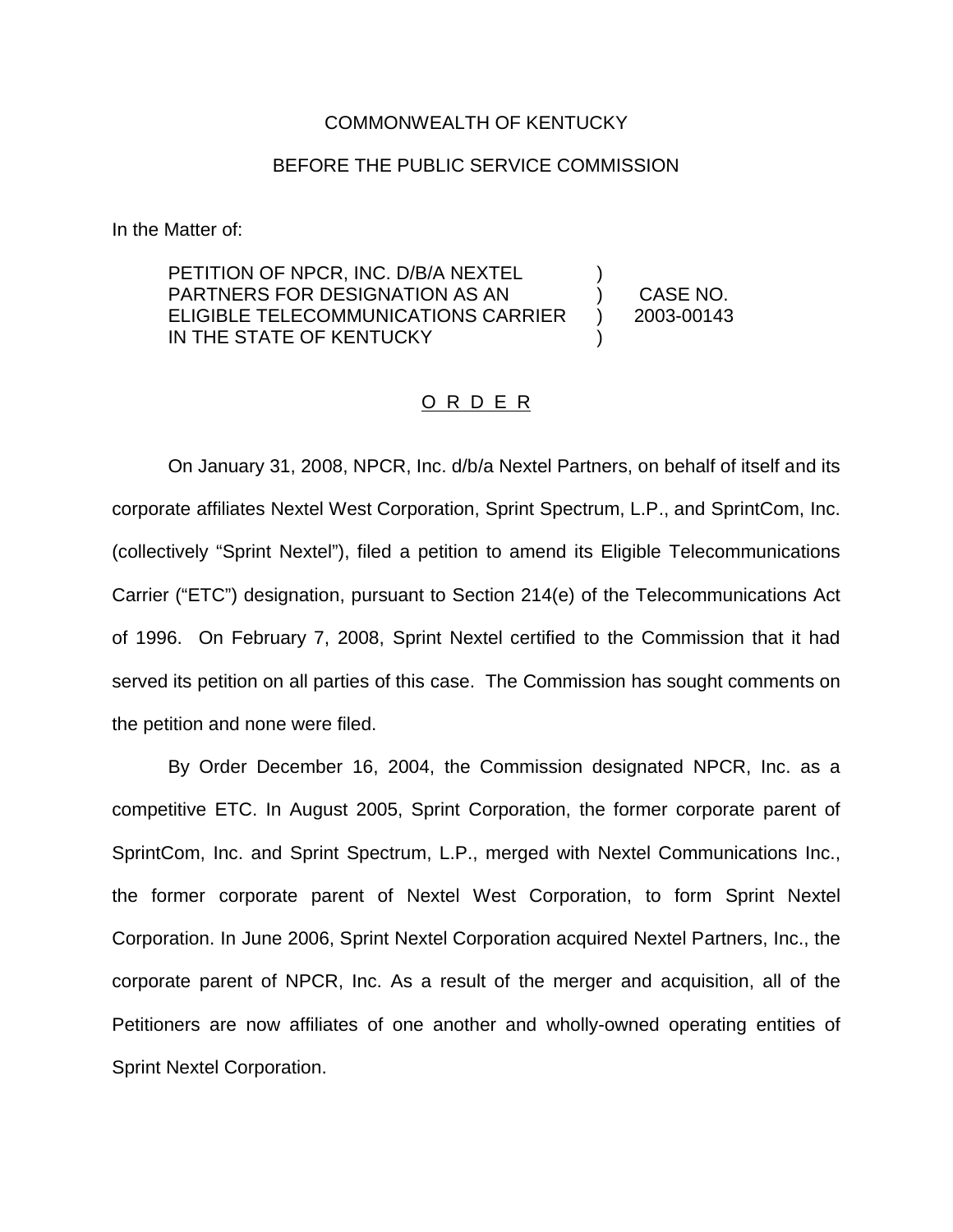Prior to the above-referenced merger and acquisition, Sprint Corporation's operating entities provided wireless telecommunications services utilizing Code Division Multiple Access ("CDMA") technology. Nextel Communications, Inc.'s operating entities and NPCR, Inc. provided wireless telecommunications services utilizing integrated Digital Enhanced Network ("iDEN") technology. Since the merger and acquisition, the operating entities of Sprint Nextel Corporation have provided both CDMA and iDEN services.

Sprint Nextel requests that the Commission amend the ETC designation for NPCR, Inc. d/b/a Nextel Partners to include its corporate affiliates Nextel West Corporation, Sprint Spectrum, L.P., and SprintCom, Inc. to enable each of the Sprint Nextel corporate affiliates providing commercial mobile radio service ("CMRS") in designated areas in Kentucky to provide service as a competitive ETC. This will allow any Sprint Nextel affiliate to obtain universal service funding for all customers that subscribe to Sprint Nextel service throughout the designated ETC service area.

The Petitioners have demonstrated through the application that they meet the requirements for ETC designation. NPCR, Inc.'s ETC designated service area is located wholly within the geographic limits of Sprint Nextel's Federal Communications Commission's ("FCC") licensed service areas; therefore, all Sprint Nextel affiliates will be able to offer the supported service throughout the designated area.

Sprint Nextel will abide by the commitments made by NPCR, Inc. in its ETC application. Specifically, consistent with 47 U.S.C. § 214(e)(1) of the federal Communications Act and 47 C.F.R. § 54.201(d) of the FCC's rules, Sprint Nextel commits to offer the services that are supported by federal universal service support mechanisms either using its own facilities or a combination of its own facilities and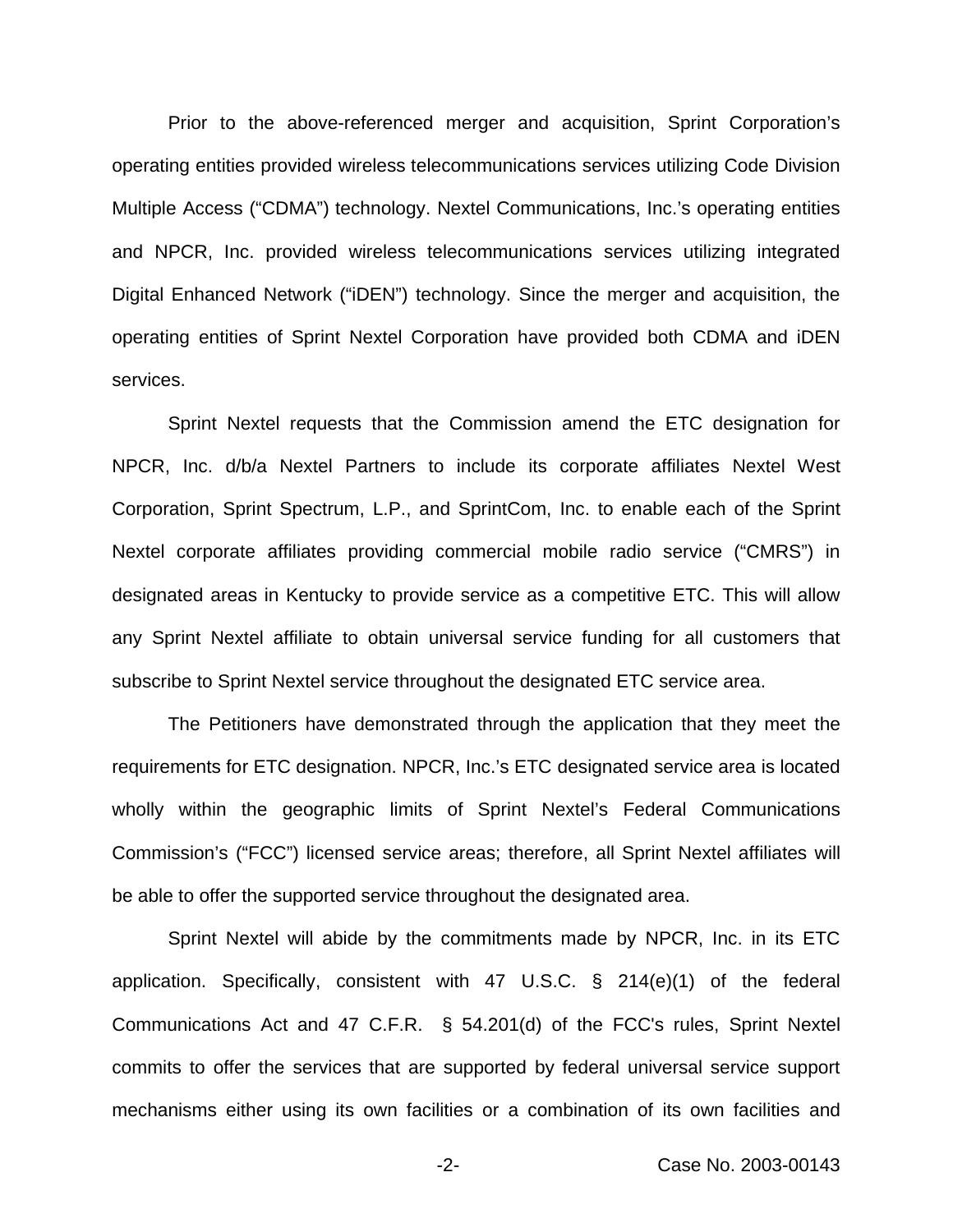resale of another carrier's services throughout the ETC-designated areas upon reasonable request, and to advertise the availability of such services and the charges therefore using media of general distribution. In addition, Sprint Nextel commits to continue to participate in the federal Lifeline and Link Up programs in compliance with the FCC's requirements. Further, Sprint Nextel commits to continue to file with the Commission plans for the use of high cost support to be received; records and documentation detailing Sprint Nextel's progress toward meeting its build-out plans; number of complaints per 1,000 handsets; and information detailing the number of unfulfilled requests for service for the past year.

The Commission therefore finds that the ETC designation of NPCR, Inc. should be expanded to include all affiliates of Sprint Nextel for those areas in which NPCR, Inc. was previously designated as an ETC.

IT IS THEREFORE ORDERED that:

1. The ETC designation of NPCR, Inc. should be expanded to all Sprint Nextel affiliates, specifically, Nextel West Corporation, Sprint Spectrum, L.P., and SprintCom, Inc., for those areas in which NPCR, Inc. was previously designated as an ETC in this case.

2. The Commission's Executive Director will recertify Sprint Nextel's use of Universal Service Fund support for the calendar year 2008 by letter and by serving a copy of this Order on the Universal Service Administrative Company and the FCC.